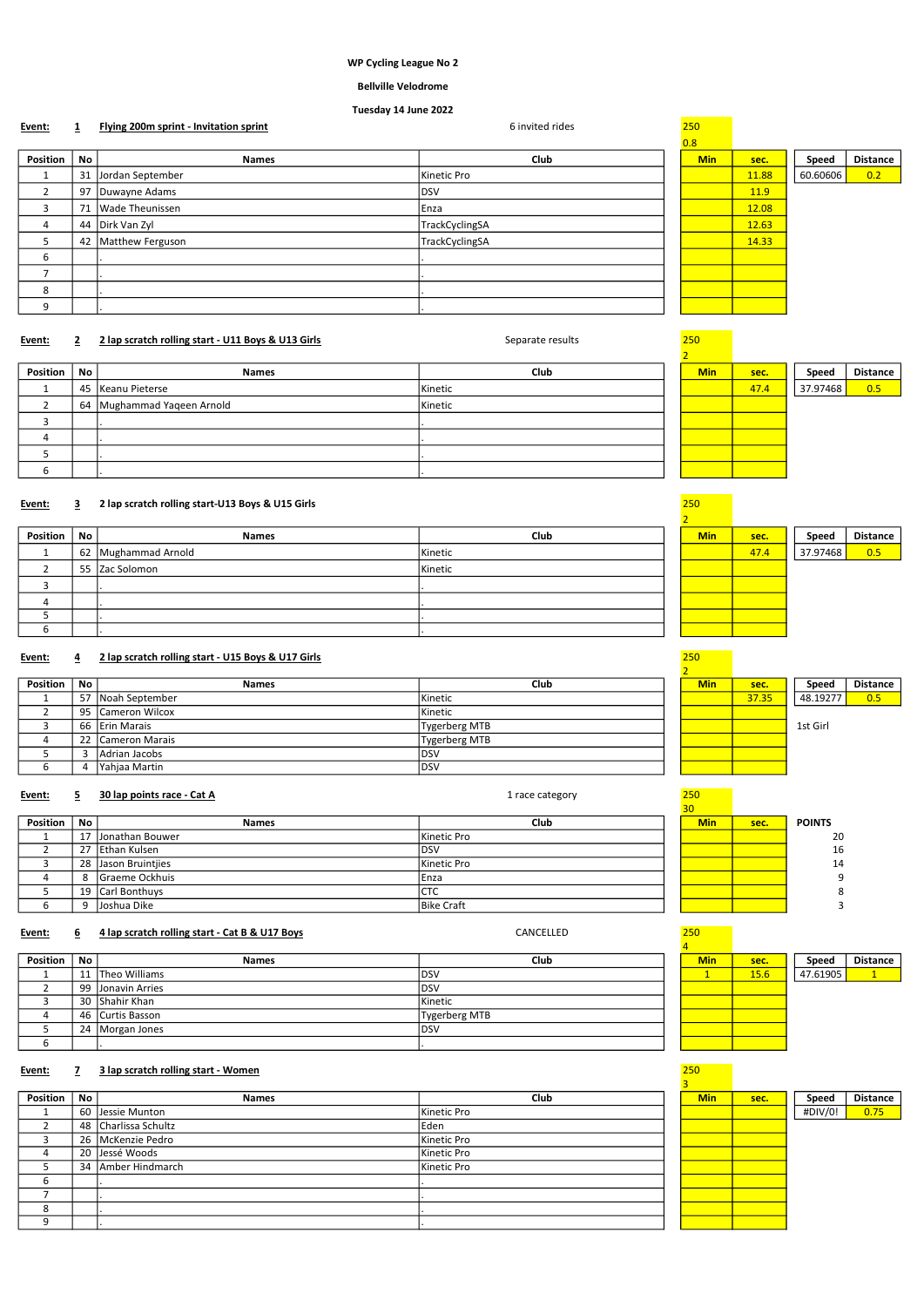# Event: 8 3 lap scratch rolling start - Vets 250 and 250 and 250 and 250 and 250 and 250 and 250 and 250 and 250 and 250 and 250 and 250 and 250 and 250 and 250 and 250 and 250 and 250 and 250 and 250 and 250 and 250 and 25

| Position | No l | <b>Names</b>        | Club           | <b>Min</b> | sec.  | Speed    | <b>Distance</b> |
|----------|------|---------------------|----------------|------------|-------|----------|-----------------|
|          |      | 72 Oswin Booysen    | Bellville      |            | 55.09 | 49.01071 | 0.75            |
|          |      | 42 Matthew Ferguson | TrackCyclingSA |            |       |          |                 |
|          |      | 104 Marc Wilcox     | Kinetic        |            |       |          |                 |
|          |      | 103 Devaroux Jacobs | TrackCyclingSA |            |       |          |                 |
|          |      |                     |                |            |       |          |                 |
| ь        |      |                     |                |            |       |          |                 |
|          |      |                     |                |            |       |          |                 |
| 8        |      |                     |                |            |       |          |                 |

# Event: 9 25 lap scooter scratch race-Cat A 250

|          |    |                      |                | 25         |      |         |                 |
|----------|----|----------------------|----------------|------------|------|---------|-----------------|
| Position | No | <b>Names</b>         | Club           | <b>Min</b> | sec. | Speed   | <b>Distance</b> |
|          |    | 17 Jonathan Bouwer   | Kinetic Pro    |            |      | #DIV/0! | 6.25            |
|          |    | 27 Ethan Kulsen      | <b>DSV</b>     |            |      |         |                 |
| 3        |    | 8 Graeme Ockhuis     | Enza           |            |      |         |                 |
| 4        |    | 19 Carl Bonthuys     | <b>CTC</b>     |            |      |         |                 |
| 5.       |    | 28 Jason Bruintijes  | Kinetic Pro    |            |      |         |                 |
| 6        |    | 9 Joshua Dike        | Bike Craft     |            |      |         |                 |
| 7        |    | 23 Gareth Stead      | TrackCyclingSA |            |      |         |                 |
| 8        |    | 21 Carlo Engelbrecht | Kinetic Pro    |            |      |         |                 |
| 9        |    | 29 Zareef Green      | <b>DSV</b>     |            |      |         |                 |
| 10       |    |                      |                |            |      |         |                 |
| 11       |    |                      |                |            |      |         |                 |
| 12       |    |                      |                |            |      |         |                 |
| 13       |    |                      |                |            |      |         |                 |

# Event: 10 3 lap scratch rolling start - Invitation sprint Separate results 250 and Separate results 250 and 250

| Position |     | <b>Names</b>          | Club                   | <b>Min</b> | sec.  | Speed | <b>Distance</b> |
|----------|-----|-----------------------|------------------------|------------|-------|-------|-----------------|
|          | 31  | . IJordan September   | Kinetic Pro            |            | 54.37 | 49.66 | 0.75            |
|          |     | 71 Wade Theunissen    | <b>IEnza</b>           |            |       |       |                 |
|          | -97 | Duwayne Adams         | <b>IDSV</b>            |            |       |       |                 |
|          |     | 44 Dirk Van Zvl       | TrackCyclingSA         |            |       |       |                 |
|          |     | 42   Matthew Ferguson | <b>ITrackCyclingSA</b> |            |       |       |                 |

# Event: 11 3 lap scratch rolling start - U11 Boys & U13 Girls 30 Contract Separate results

| Position | No | <b>Names</b>               | <b>Club</b>    | Min | sec.  | Speed | <b>Distance</b> |
|----------|----|----------------------------|----------------|-----|-------|-------|-----------------|
|          |    | 45 Keanu Pieterse          | <b>Kinetic</b> |     | 13.69 | 36.64 | 0.75            |
|          |    | 64 Mughammad Yaqeen Arnold | <b>Kinetic</b> |     |       |       |                 |
|          |    |                            |                |     |       |       |                 |
|          |    |                            |                |     |       |       |                 |

# Event: 12 3 lap scratch rolling start - U13 Boys & U15 Girls Separate results 250 250

| Position | No | <b>Names</b>        | Club           | <b>Min</b> | sec. | Speed   | <b>Distance</b> |
|----------|----|---------------------|----------------|------------|------|---------|-----------------|
|          |    | 62 Mughammad Arnold | <b>Kinetic</b> |            |      | #DIV/0! | 0.75            |
|          | 55 | Zac Solomon         | <b>Kinetic</b> |            |      |         |                 |
|          |    |                     |                |            |      |         |                 |
|          |    |                     |                |            |      |         |                 |

# Event: 13 3 lap scratch rolling start - U15 Boys & U17 Girls Separate results 250

|          |    |                   |                      | . .        |       |          |                 |
|----------|----|-------------------|----------------------|------------|-------|----------|-----------------|
| Position | No | <b>Names</b>      | Club                 | <b>Min</b> | sec.  | Speed    | <b>Distance</b> |
|          |    | 57 Noah September | Kinetic              |            | 56.29 | 47.97    | 0.75            |
|          |    | 95 Cameron Wilcox | Kinetic              |            |       |          |                 |
|          |    | 22 Cameron Marais | <b>Tygerberg MTB</b> |            |       |          |                 |
| 4        |    | 66 Erin Marais    | <b>Tygerberg MTB</b> |            |       | 1st Girl |                 |
|          |    | Adrian Jacobs     | IDSV                 |            |       |          |                 |
|          |    | Yahjaa Martin     | IDSV                 |            |       |          |                 |
|          |    |                   |                      |            |       |          |                 |
| ŏ        |    |                   |                      |            |       |          |                 |
|          |    |                   |                      |            |       |          |                 |

# Event: 14 3 lap scratch rolling start - Cat C 250

| Position | No | <b>Names</b> | Club | <b>Min</b> | sec. | Speed   | <b>Distance</b> |
|----------|----|--------------|------|------------|------|---------|-----------------|
|          |    |              |      |            |      | #DIV/0! | 0.75            |
|          |    |              |      |            |      |         |                 |
|          |    |              |      |            |      |         |                 |
|          |    |              |      |            |      |         |                 |
|          |    |              |      |            |      |         |                 |

# Event: 15 8-lap team pursuit - Team pursuit

| Event:   | 15 | 8-lap team pursuit - Team pursuit |                   | 250 |            |       |       |                 |
|----------|----|-----------------------------------|-------------------|-----|------------|-------|-------|-----------------|
| Position | No | <b>Names</b>                      | Club              |     | <b>Min</b> | sec.  | Speed | <b>Distance</b> |
|          |    |                                   | Kinetic Pro       |     |            | 24.7  | 49.76 |                 |
|          |    |                                   | IDSV              |     |            | 32.96 |       |                 |
|          |    |                                   | Track Cycling SA  |     |            | 36.43 |       |                 |
|          |    |                                   | Kinetic Pro Women |     |            | 49.84 |       |                 |
|          |    |                                   |                   |     |            |       |       |                 |

|            |      |       | $\cdots$        |
|------------|------|-------|-----------------|
|            |      |       |                 |
|            |      |       |                 |
|            |      |       |                 |
|            |      |       |                 |
|            |      |       |                 |
|            |      |       |                 |
|            |      |       |                 |
| <b>Min</b> | SPC. | Sneed | <b>Distance</b> |

#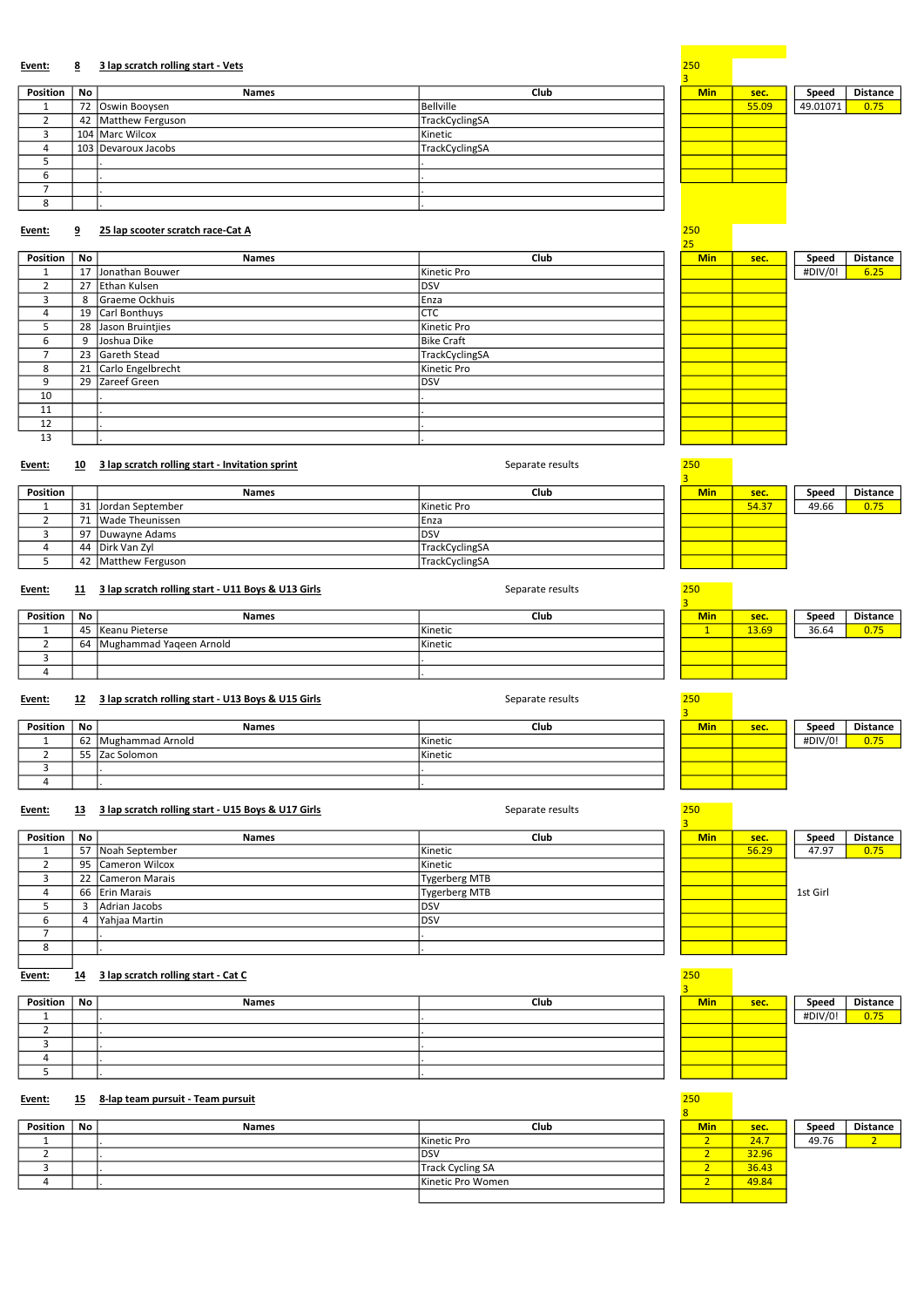# Event: 16 6 lap scratch rolling start - U11 Boys & U13 Girls

| Position | No | <b>Names</b>               | Club    | <b>Min</b> | sec.  | Speed | <b>Distance</b> |
|----------|----|----------------------------|---------|------------|-------|-------|-----------------|
|          |    | 64 Mughammad Yageen Arnold | Kinetic |            | 34.24 | 35.01 |                 |
|          | 45 | Keanu Pieterse             | Kinetic |            |       |       |                 |
|          |    |                            |         |            |       |       |                 |
|          |    |                            |         |            |       |       |                 |

# Event: 17 6 lap scratch rolling start - U13 Boys & U15 Girls 250

| Position | No l | <b>Names</b>        | Club    | <b>Min</b> | sec. | Speed   | <b>Distance</b> |
|----------|------|---------------------|---------|------------|------|---------|-----------------|
|          |      | 62 Mughammad Arnold | Kinetic |            |      | #DIV/0! | 1.5             |
|          |      | 55 Zac Solomon      | Kinetic |            |      |         |                 |
|          |      |                     |         |            |      |         |                 |
| 4        |      |                     |         |            |      |         |                 |
|          |      |                     |         |            |      |         |                 |
| O        |      |                     |         |            |      |         |                 |
|          |      |                     |         |            |      |         |                 |
| 8        |      |                     |         |            |      |         |                 |
|          |      |                     |         |            |      |         |                 |

# Event: 18 6 lap scratch rolling start - U15 Boys & U17 Girls 8-laps open (riders in same team or same club) 250

| Position | No | <b>Names</b>      | Club                 | <b>Min</b> | sec.  | Speed    | <b>Distance</b> |
|----------|----|-------------------|----------------------|------------|-------|----------|-----------------|
|          |    | 57 Noah September | Kinetic              |            | 59.01 | 45.37    | 1.5             |
|          |    | 22 Cameron Marais | <b>Tygerberg MTB</b> |            |       |          |                 |
|          |    | 95 Cameron Wilcox | Kinetic              |            |       |          |                 |
|          |    | Adrian Jacobs     | <b>DSV</b>           |            |       |          |                 |
|          |    | 66 Erin Marais    | <b>Tygerberg MTB</b> |            |       | 1st Girl |                 |
|          |    | Yahjaa Martin     | <b>DSV</b>           |            |       |          |                 |
|          |    |                   |                      |            |       |          |                 |
|          |    |                   |                      |            |       |          |                 |

Event: 19 6 lap scratch rolling start - Cat C C CONSERVIATION SCRATCH REGIMINATION SCRATCH 250 1250

| Position ' | No | <b>Names</b> | Club | <b>Min</b> | sec. |  |
|------------|----|--------------|------|------------|------|--|
|            |    |              |      |            |      |  |
|            |    |              |      |            |      |  |
|            |    |              |      |            |      |  |
|            |    |              |      |            |      |  |

# Event: 20 12 laps progressive points race - Cat B & U17 Boys

| Position No | <b>Names</b>       | <b>Club</b>   | <b>Min</b> | sec. | <b>POINTS</b> |
|-------------|--------------------|---------------|------------|------|---------------|
|             | 11 Theo Williams   | ldsv          |            |      | 44            |
|             | 99 Jonavin Arries  | ldsv          |            |      | 13            |
|             | 46   Curtis Basson | Tygerberg MTB |            |      | 11            |
|             | 24   Morgan Jones  | DSV           |            |      | 10            |

# Event: 21 12 laps progressive points race - Women 250

| ------      | -- | The rups progressive points ruce recentent |                   | $\sim$     |      |               |
|-------------|----|--------------------------------------------|-------------------|------------|------|---------------|
|             |    |                                            |                   |            |      | <b>POINTS</b> |
| Position No |    | <b>Names</b>                               | Club              | <b>Min</b> | sec. | 30            |
|             |    | 48 Charlissa Schultz                       | <sup>I</sup> Eden |            |      | 27            |
|             |    | 60 IJessie Munton                          | Kinetic Pro       |            |      | 21            |
|             |    | 26   McKenzie Pedro                        | Kinetic Pro       |            |      |               |
|             |    |                                            |                   |            |      |               |

# Event: 22 Unknown distance - Vets 250

| Position No | <b>Names</b>       | Club            | <b>Min</b> | sec. | Speed   | <b>Distance</b> |
|-------------|--------------------|-----------------|------------|------|---------|-----------------|
|             | 72 Oswin Booysen   | Bellville       |            |      | #DIV/0! | $\overline{0}$  |
|             | 92 Brent Patterson | l Kinetic       |            |      |         |                 |
|             | 104   Marc Wilcox  | Kinetic         |            |      |         |                 |
|             | 82 Timothy Mehl    | <b>IPhoenix</b> |            |      |         |                 |
|             | 39 Anton Scheepers | TrackCyclingSA  |            |      |         |                 |
|             | 36   Marc Hansen   | l Kinetic       |            |      |         |                 |
|             | 76 Russel Mehl     | Kinetic         |            |      |         |                 |

| sec. | Speed<br>#DIV/0! | <b>Distance</b> |
|------|------------------|-----------------|
|      |                  |                 |
|      |                  |                 |
|      |                  |                 |
|      |                  |                 |
|      |                  |                 |
|      |                  |                 |

# 

| 45.37<br>59.01<br>1st Girl |  |  |
|----------------------------|--|--|
|                            |  |  |
|                            |  |  |
|                            |  |  |
|                            |  |  |
|                            |  |  |
|                            |  |  |
|                            |  |  |
|                            |  |  |